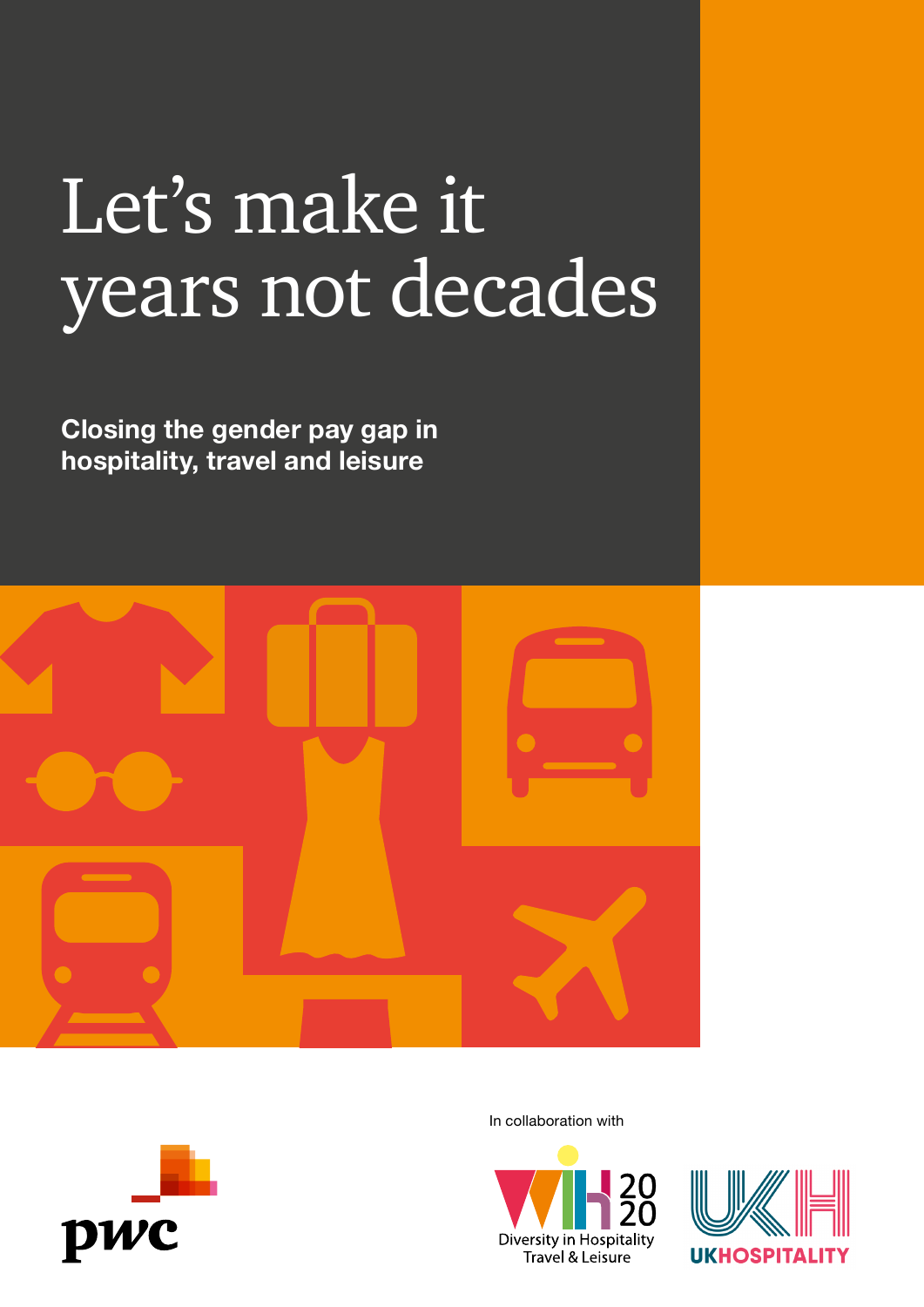## The time for action is now

All progress on closing the gender pay gap in hospitality, travel and leisure (HTL) should be applauded. But with just a 0.4% annual fall in the average gap across HTL overall, it could take the best part of another 20 years before we reach parity. We'll lose a wealth of great talent and performance will suffer if we wait that long.

How then can we accelerate progress? Drawing on a WiH2020 (Women in Hospitality, Travel and Leisure 2020) survey of HTL businesses with a total workforce of 120,000 people and in-depth analysis of the second round of gender pay gap reporting within the industry, we look at what the front-runners are doing to move the dial and how organisations can clear the barriers holding women back.

This report is based on the analysis and research of PwC, WiH2020 and UKHospitality in May and June of 2019.

10,442

Companies disclosed 2018 / 2019 figures at 5 April 2019

9,352

Companies that have made their second disclosure

742

Companies disclosed in the Hospitality, Travel and Leisure sector

## $\mathcal{L}$

Many businesses understand the importance of closing their gender pay gaps, but understanding the issue is only part of the solution. Greater priority is needed to turn firms' intention into focused action - using the results of their gender pay gap analysis to contribute to impactful, measurable change.



**Jon Terry,** UK Diversity & Inclusion Consulting Leader, PwC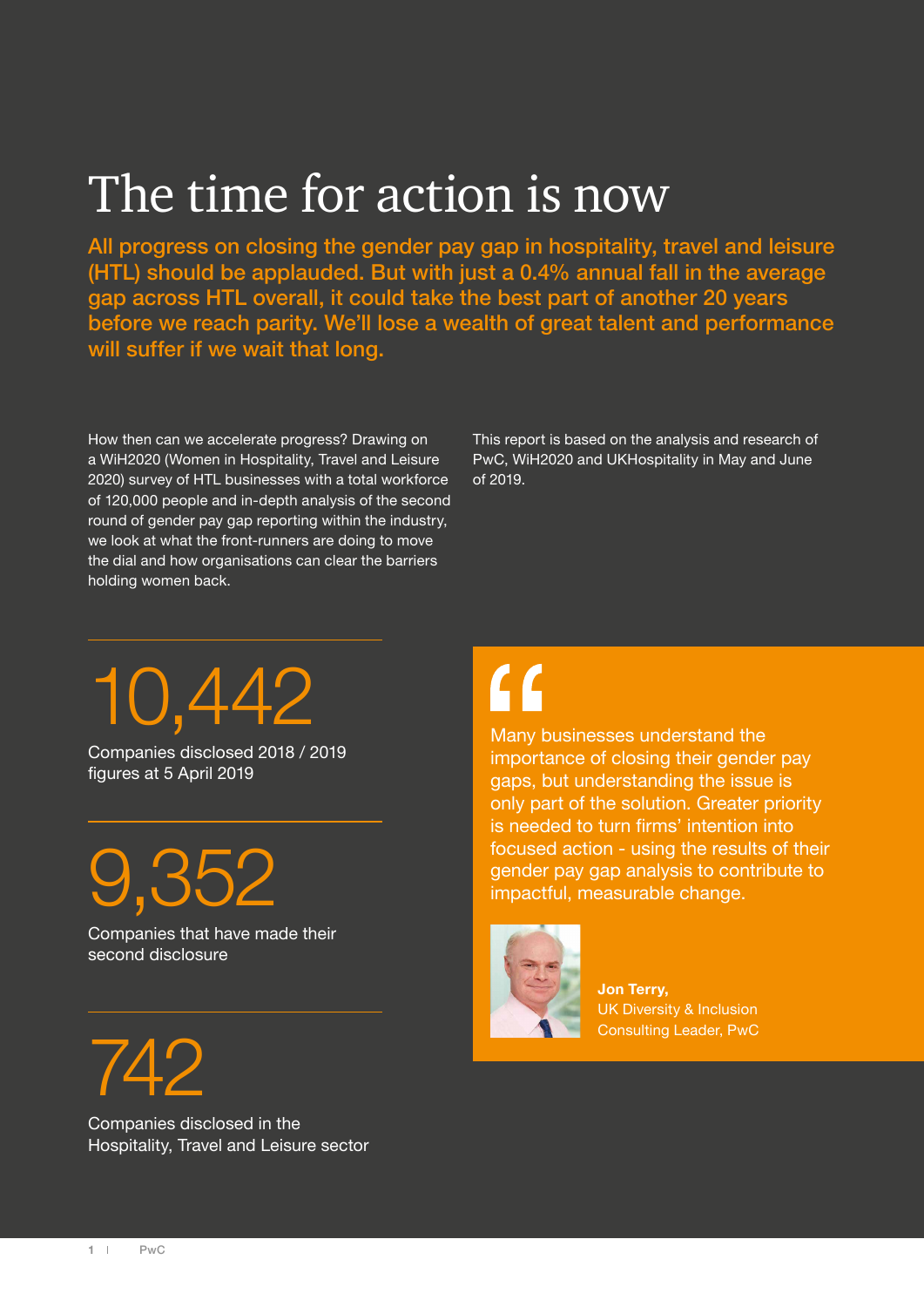## Headlines

The second year of gender pay disclosures in HTL shows a marginal improvement overall (the mean pay gap is 7.6% compared to 8% last time round). This is below the 13.1% in the economy as a whole, though travel is much higher (21.3%).



## **Men still hold most of the top jobs**

The gender gaps reflect the fact that there are far more men than women in the best paid senior positions (CEO and CFO in particular) and technical roles (e.g. airline pilots) and far more women in low paid and unskilled jobs in HTL (e.g. housekeeping). These are also sectors with high staff turnover and a prevalence of insecure seasonal work.



### **Drain on talent and performance**

There are no quick fixes. But at the current slow rate of progress, many talented women will be deterred from taking up careers in HTL or become frustrated and leave. The publicity surrounding gender pay gaps can also damage the brand among customers as well as employees.



## **Reporting focuses minds on closing the gap**

The WiH2020 reveals increased confidence in the preparation of the numbers and a strong belief that the spotlight of reporting is focusing senior management minds on how to close the gap. However, some participants feel that the reporting isn't a fair reflection of their businesses. There are also concerns that the level of work needed to comply could end up making this a "box-ticking" exercise, rather than a means to tackle gender inequality.



## **Business priority not just nice to have**

Working towards targets (e.g. 30% female or 10% ethnic minority boards) and initiatives such as unconscious bias training and insisting on mixed gender shortlists can all play their part in closing the gap. Yet to really accelerate progress, experience in both travel and other sectors highlights the vital importance of active board level direction and alignment with overall business goals. And as with any other strategic priority, this should be backed up with measurement, intervention to tackle problems and an accountability framework that builds progress on gender pay into performance assessment and incentives.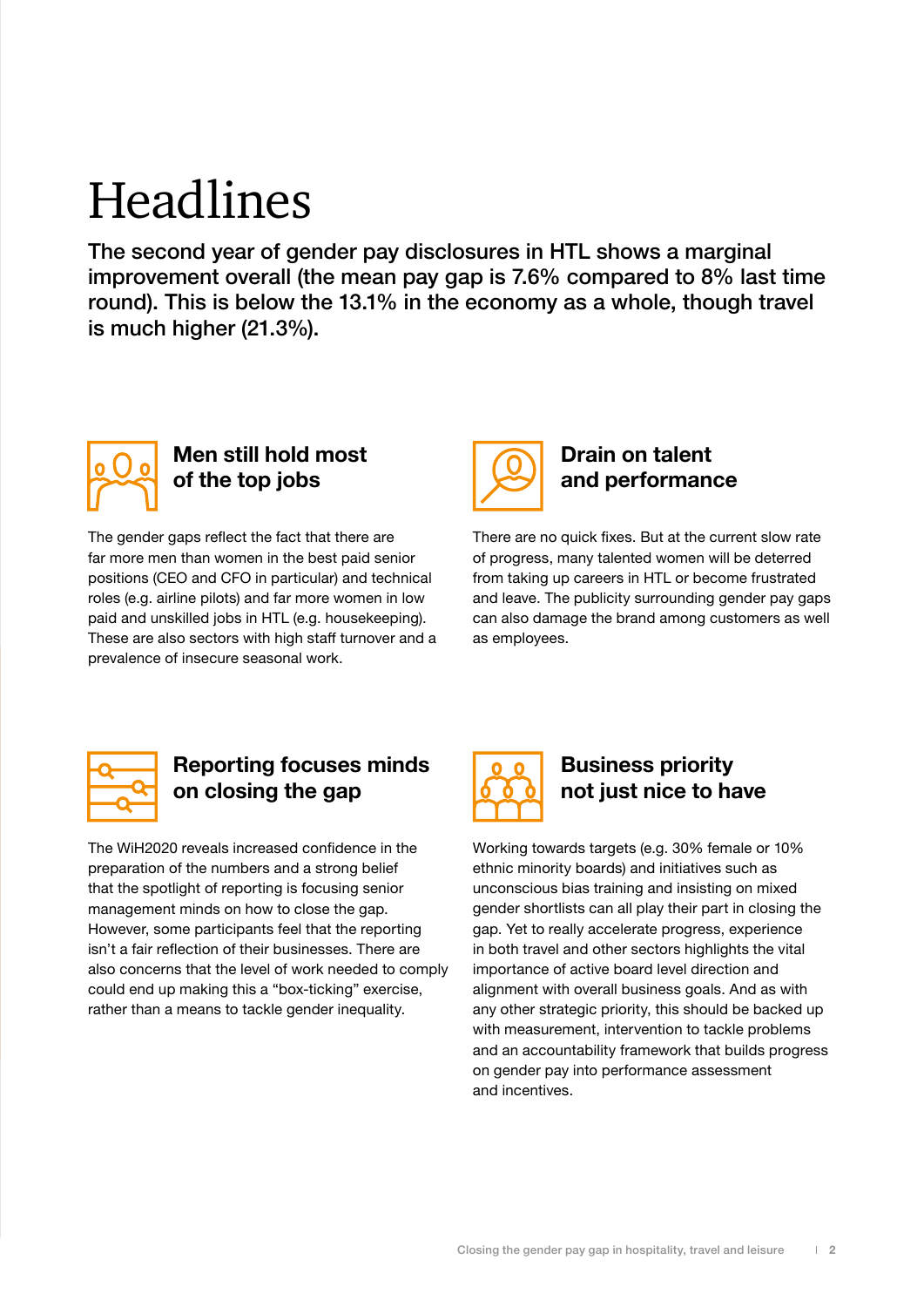#### **Gender pay gap (last year's results in brackets)**

|                                               | <b>Mean Pay Gap</b> | <b>Median Pay Gap</b> | <b>Mean Bonus Gap</b> | <b>Median Bonus Gap</b> |
|-----------------------------------------------|---------------------|-----------------------|-----------------------|-------------------------|
| IA<br><b>Hospitality, Travel</b><br>& Leisure | 7.6%<br>$(8.0\%)$   | 2.1%<br>(2.1%)        | 29.4%<br>(29.9%       | 15.0%<br>(15.7%)        |
| ∷                                             | 11.4%               | 1.0%                  | 25.4%                 | 14.3%                   |
| <b>Hospitality</b>                            | (12.4%)             | $(1.0\%)$             | (23.2%)               | $(12.9\%)$              |
| <b>Travel</b>                                 | 21.3%               | 20.9%                 | 35.7%                 | 13.2%                   |
|                                               | $(22.0\%)$          | (23.5%)               | $(34.8\%)$            | (11.7%)                 |
| <b>Leisure</b>                                | 10.0%               | $7.6\%$               | 36.7%                 | 17.8%                   |
|                                               | $(10.0\%)$          | (3.2%)                | $(43.0\%)$            | (24.9%)                 |

## Mean, median and equal pay

Travel companies with more than 250 employees have to report their mean and median gender pay gaps and bonus pay gaps. What does each measure tell us?

**Mean:** This considers all the data with equal weighting, including outliers.

**Median:** This only looks at the midpoint, and so effectively ignores outliers and anomalies.

**Equal Pay:** A gender pay gap doesn't necessarily indicate women are being paid less than men for performing the same work, which is illegal. But it does reveal the extent to which men hold a disproportionate amount of the top jobs and women occupy more lower paid roles than men.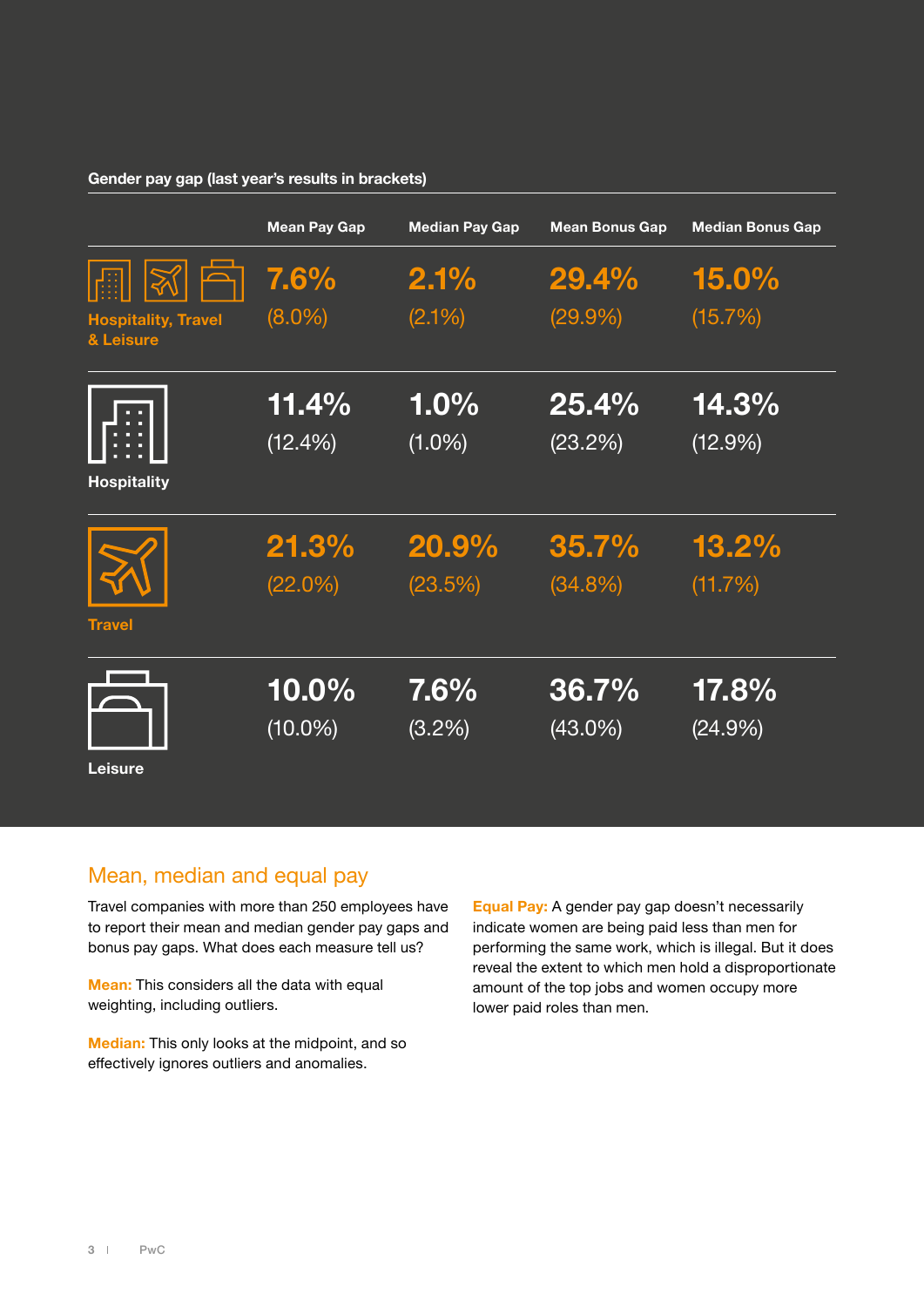## 1. Equality under the spotlight

Gender pay reporting has put equality under the spotlight. While there may well be areas where progress is needed, this is also an opportunity to showcase achievements, mobilise the business and set out plans for improvement.

Gender pay gaps matter. Whatever else a business says about its commitment to equal opportunities, a pay gap shows that the best paid jobs still mainly go to men. Why should a woman join or remain with an organisation if she has less chance of fulfilling her potential than a male colleague? At the very least, she'll want to know what the organisation is doing to close the gap.

Gender pay also matters commercially and reputationally in an industry in which customers want to do business with organisations that reflect them and treat their employees fairly. The much publicised decision by Johan Lundgren, the incoming CEO of easyJet, to take a pay cut to match the salary of his female predecessor Carolyn McCall, demonstrates the importance of pay equality in shaping brand perceptions.

### **Focusing minds**

Statutory pay gap reporting, now in its second year, has brought gender equality into even sharper focus. As the latest round of disclosures were being finalised, WiH2020 carried out a survey of member companies, along with a number of in-depth interviews, to establish trends, themes and lessons on this year's gender pay gap reporting.

What comes through strongly is the extent to which gender pay gap reporting has focused minds within the HTL industry on how to close the gaps. Nikki Humphrey, SVP, People of Virgin Atlantic stressed "being transparent about our data was a positive move for us. It was the catalyst for change and triggered a very open and productive conversation about the actions we were taking and what actions we needed to take".

A number of companies also reported how the reporting exercise has helped them to identify the key areas they need to measure as they look to promote gender parity. An executive from a leisure company said: "It has really helped us analyse our demographic and identify where we need to focus our strategy."

### **Raising the bar**

So, will the bar continue to raise? While most survey participants see gender pay reporting as a 3-5-year journey, there will be pressure to show year-on-year improvement and that promises are being met. And this is only the beginning. At present, gender pay gap reporting covers businesses with over 250 employees, but there are moves within Parliament to reduce the threshold to 50. It's also likely that ethnicity pay gap reporting will soon become a legal requirement and further highlight the lack of diversity within high paid positions.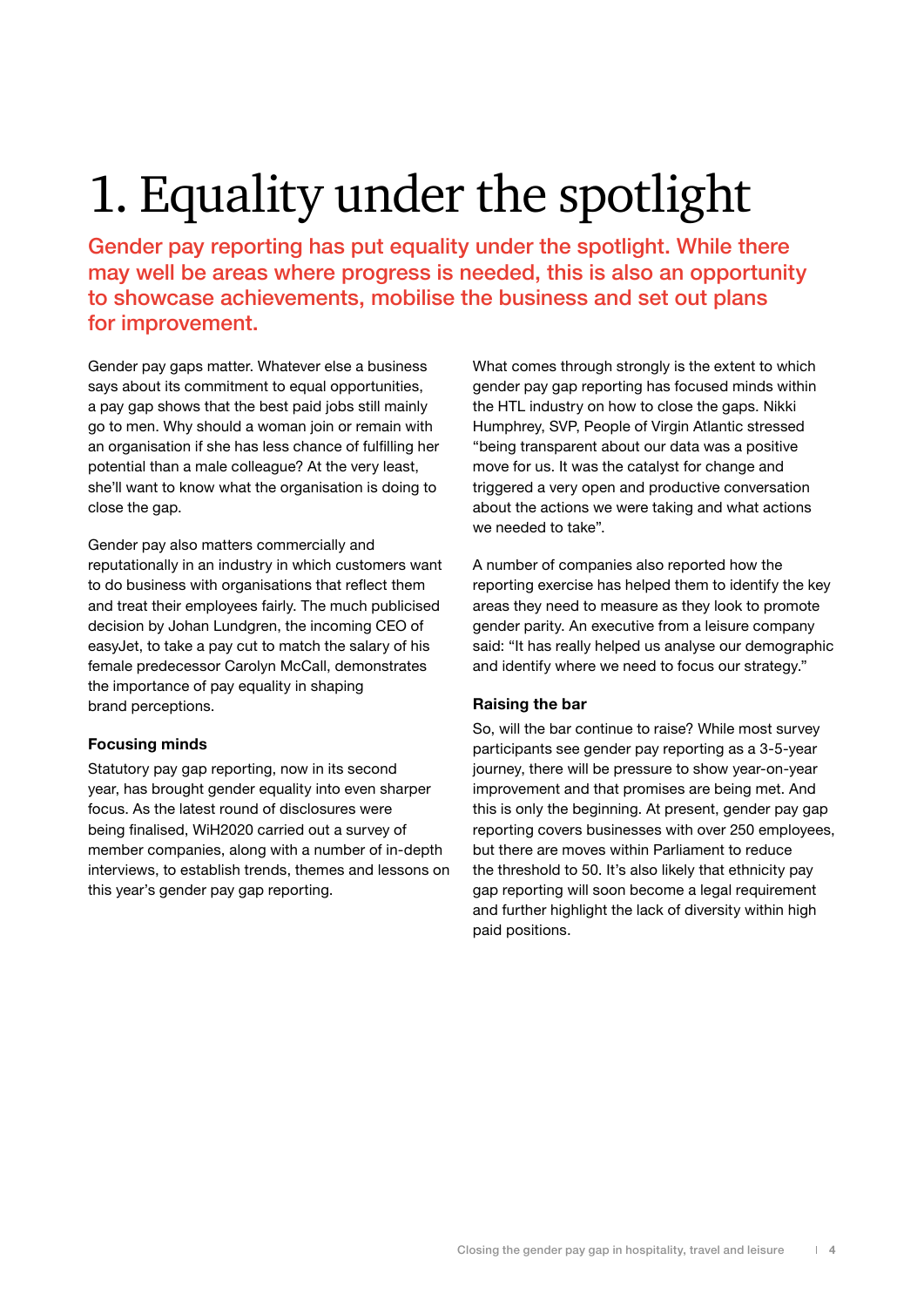### Is gender pay gap reporting worth the effort?

From comparing pay within a complex series of salary bands and quartiles to gauging the proportion of men and women receiving bonuses, preparing gender pay gap reports can be a big ask.

The WiH2020 survey finds that HR, payroll, reward, internal communications and legal teams were largely responsible for preparing the reports. In most cases, results were discussed in the executive committee or the board, with chairpersons and remuneration committees directly involved in or approving the report.

The good news is that most feel that the workload has eased now systems are up and running. An executive from the leisure industry remarked how much simpler it was the second time around "as payroll systems and reports aligned to make data preparation much easier."

However, a few leaders described the process of gathering data as needlessly complex, timeconsuming and difficult. One went as far as saying that "gender pay gap reporting is a blunt tool and not a very accurate one". The underlying concern is that all the work needed to complete the reports could give rise to a lacklustre, solely compliance-driven approach to addressing gender disparity. As one executive pointed out, reporting may "start to lose its value in shining a spotlight on lack of movement and honest change".

Nonetheless, this is how businesses will be judged, including those in HTL. And yes, some of the statutory disclosures don't reflect what's going on in the business when presented in isolation. But that reinforces the importance of going further than basic compliance by explaining why there are gaps and what organisations plan to do about them.

Businesses may be wary of drawing attention to shortcomings. Yet, even if they are behind the curve now, there are opportunities to get on the front foot by acknowledging that there are barriers that need to be cleared away and setting out plans for accelerating progress. Such openness and resolve can make a favourable public impression.

The big risk is seeming to downplay pay gap disclosures by reporting at the last minute, only presenting the bare facts and failing to set out how the business is going to fix any problems. If this occurs, employees and potential recruits could conclude that the business doesn't take the issue seriously enough.

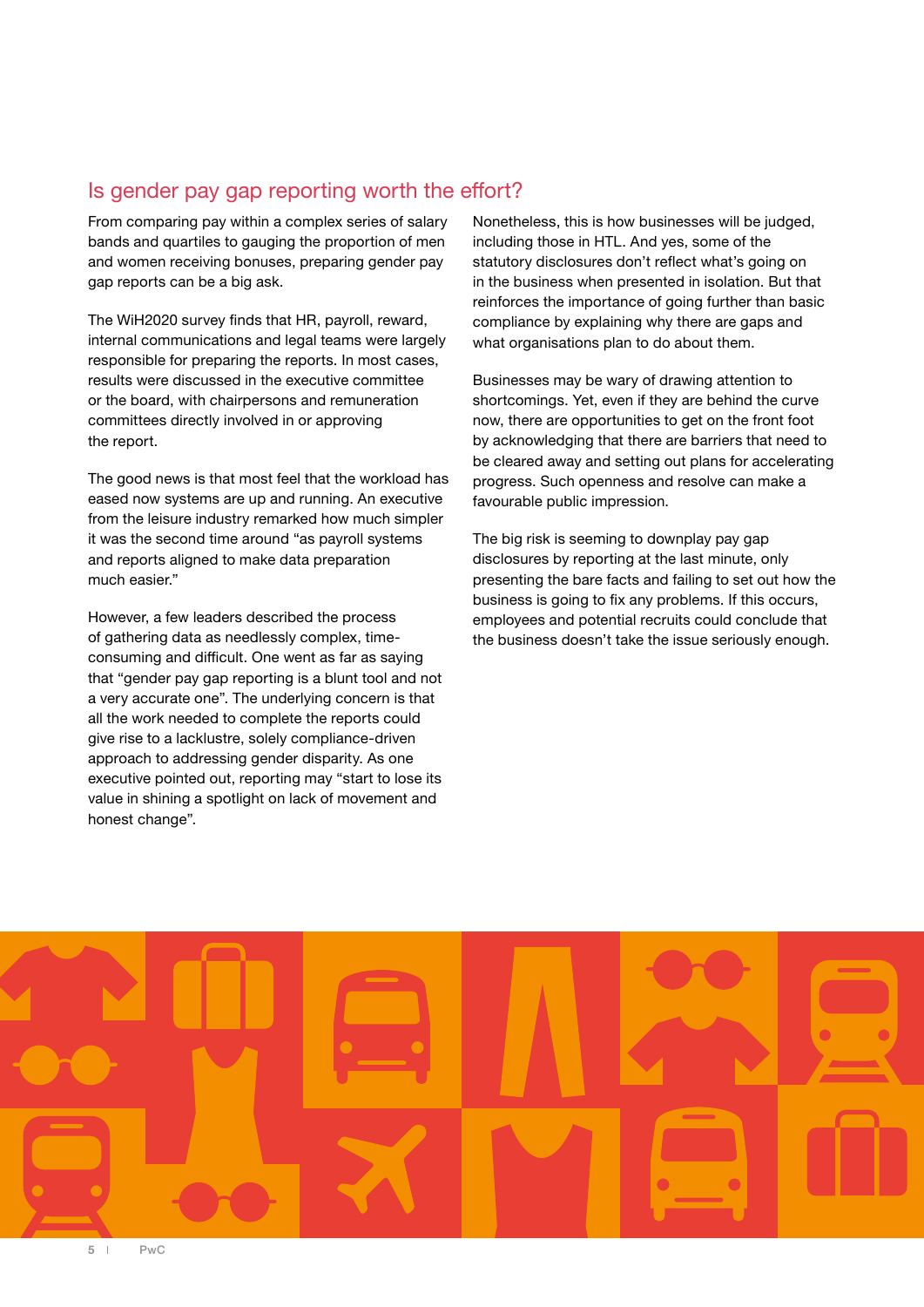## 2. How far has the industry come?

Nobody believed that historic imbalances could be resolved overnight. And the fact that just over half of the HTL companies we analysed have seen a fall in their gender pay gap suggests that momentum is building behind the issue. Yet, the fact remains that movement has been marginal at best.



### **Hospitality, travel and leisure overall**



Companies with change in mean pay gap of less than 5%



Of companies in HTL reduced their mean pay gap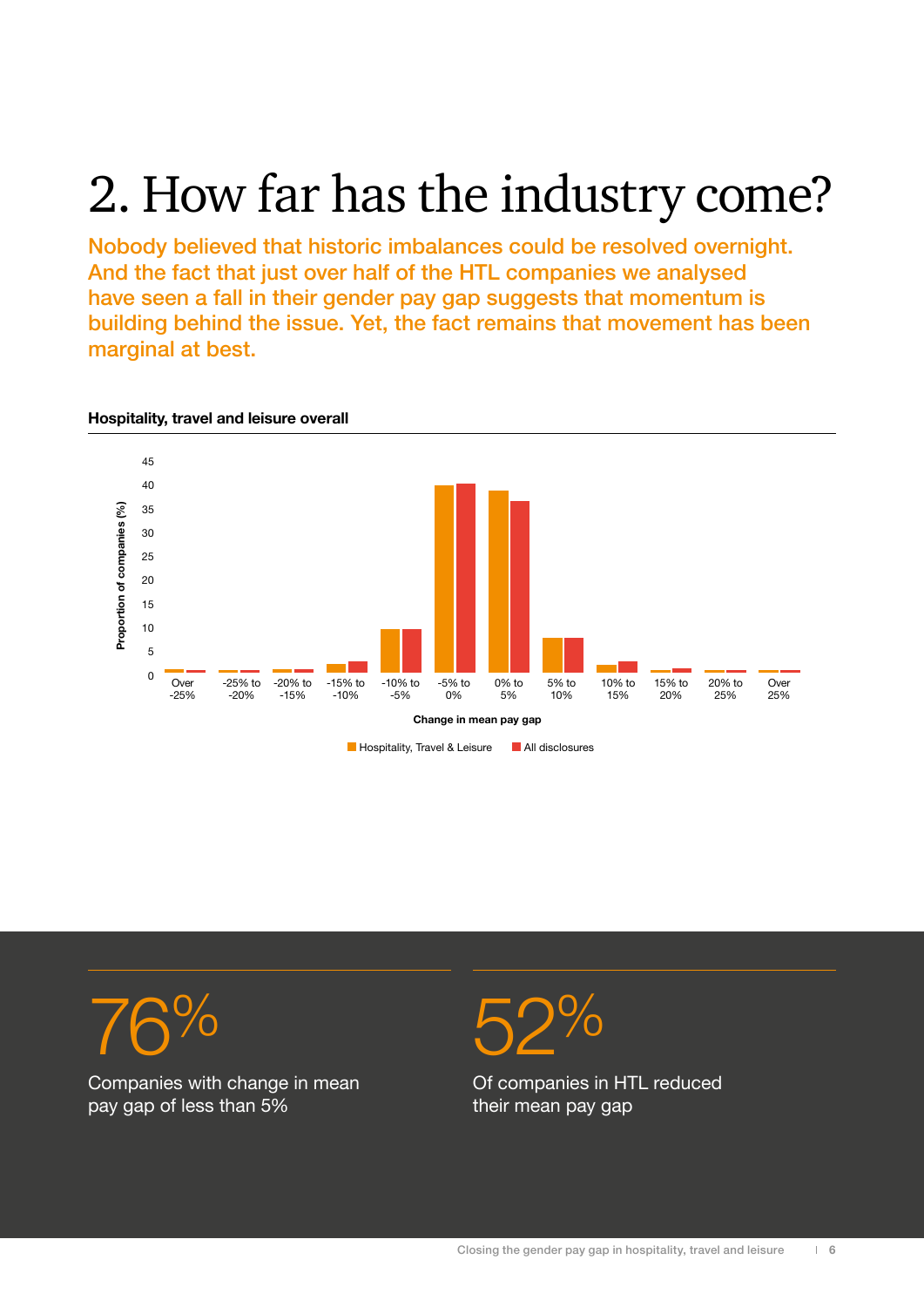The pays gaps highlight the extent to which gender inequality remains ingrained within the HTL industry. Some of the causes may be common to businesses in all sectors such as unconscious bias in recruitment and selection. Yet some are specific, or at least more pronounced, within HTL. This includes the preponderance of women in low paid and entry level positions, while men still make up the bulk of the board.



### **How hospitality, travel and leisure compare to other sectors (baseline and change since last year)**

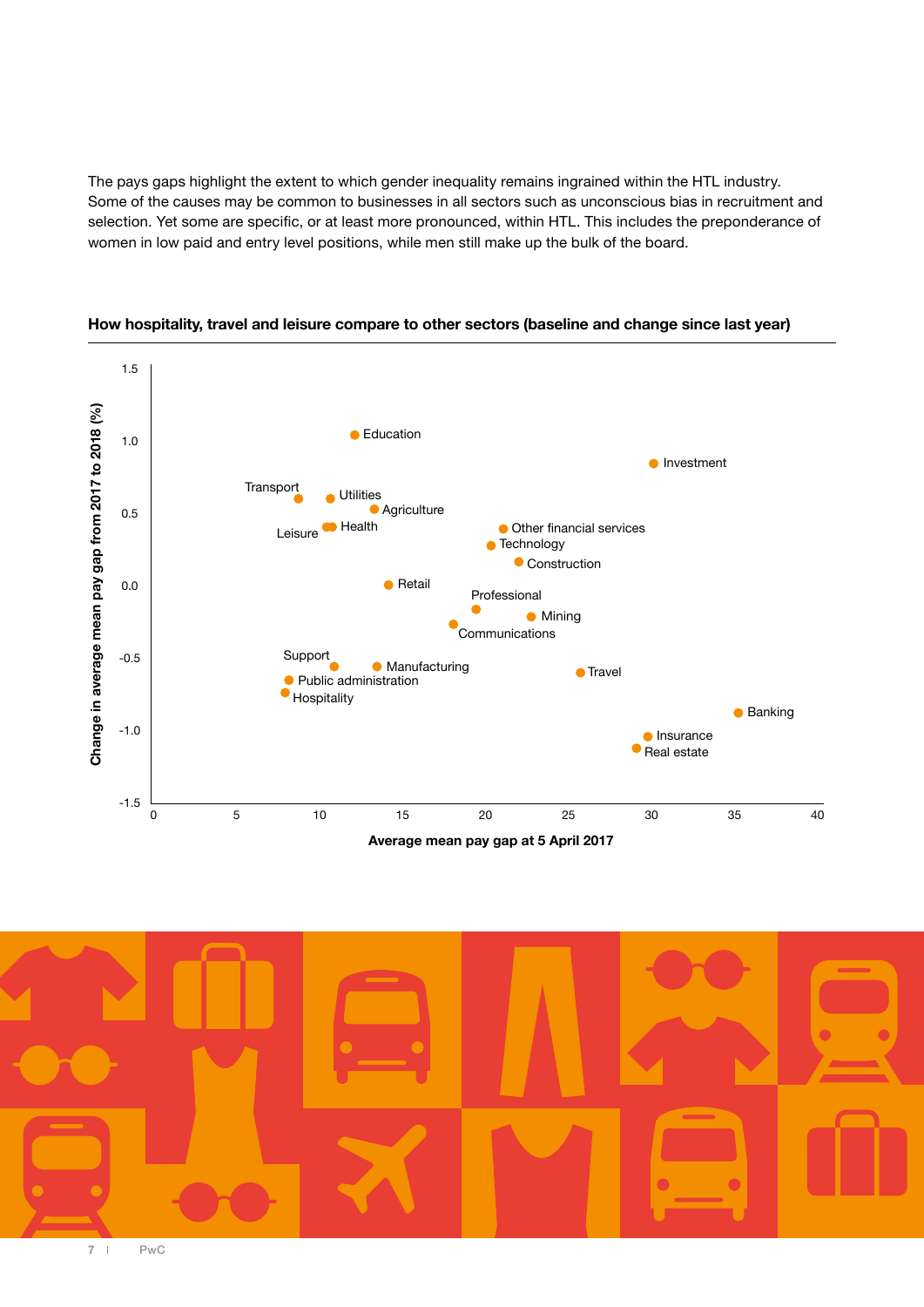#### **Limited options**

Typically, women take up roles in the lower quartile pay bands to allow for greater flexibility in their working hours. These positions often offer little scope for career progression. Conversely, the pay gap data alerted some companies to the potential gender bias and stereotypes associated with back of house roles such as chefs, where attracting women is a challenge.

### **Clustered in the back-office**

Where women are in senior positions, many remain clustered within support functions such as HR, rather than frontline profit & loss (P&L) drivers. Bonus payments are more prevalent within these P&L driving functions, which is reflected in the 29.4% mean bonus gap in HTL. In travel and leisure, it is more than 35%.

#### **Decisions made elsewhere**

In an increasingly globalised industry, the WiH2020 survey highlighted the extent to which decisions over senior appointments are made in countries outside the UK, where there may be less focus on equality. One hospitality executive explained: "The bonus gap is an issue, as we have global leadership teams on our market payroll. These appointments are often made out of our jurisdiction. We will need to find ways to influence these decisions."

## $\overline{1}$

We employ housekeepers, and over 90% are female. Housekeepers make up a third of the workforce. This drives down the average pay for women. Of our board the majority are male, driving up the average pay for men. Overall 70% of the workforce are female, so with male dominance on the board this impacts heavily on our gender pay gap.

HR business partner Hospitality sector

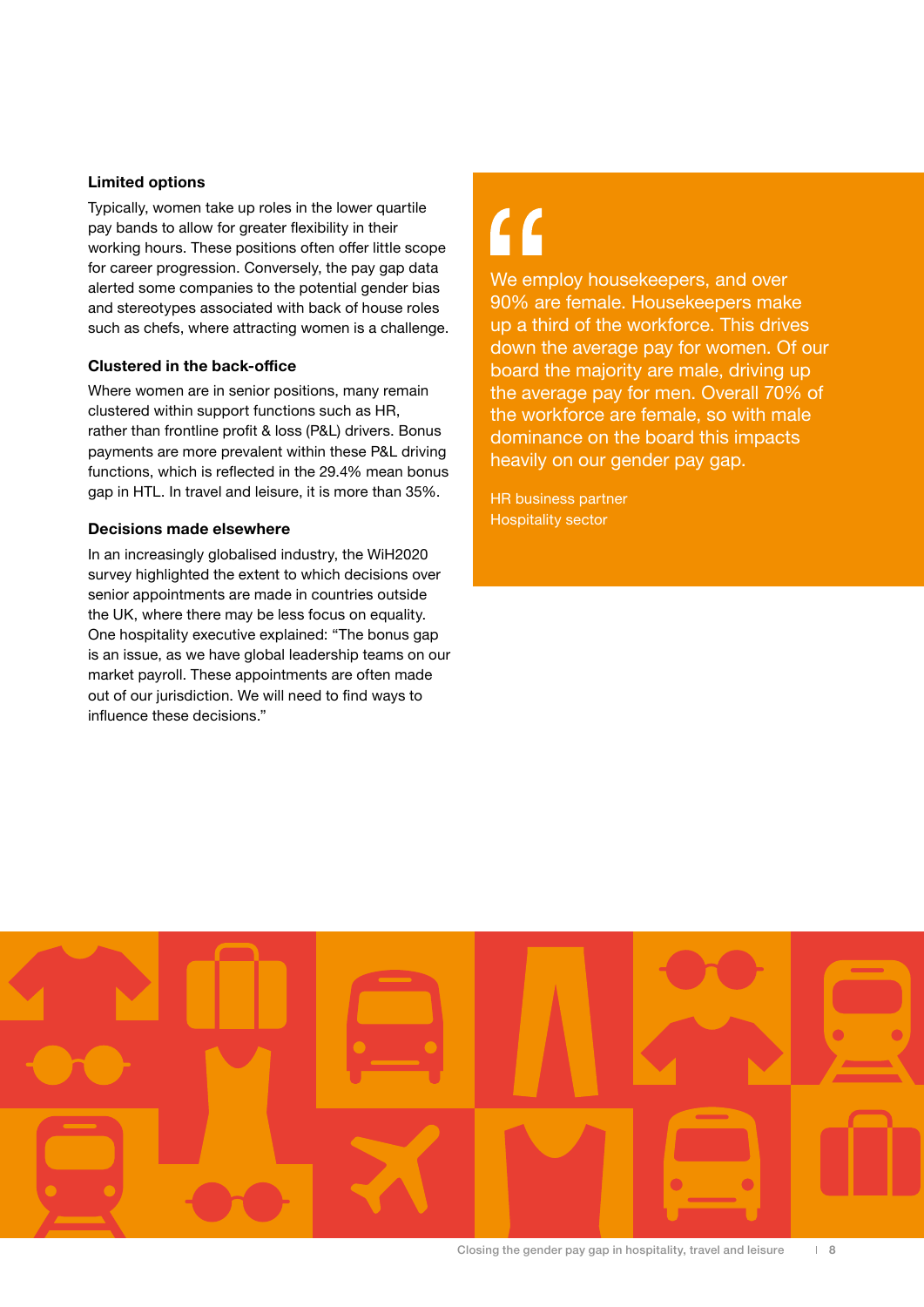## Sector by sector spotlight

More than 60% of travel businesses saw a fall in their gender pay gap, more than hospitality and leisure. The increased focus on closing the significant gender pay gap in travel is also reflected in the fact that more businesses reported early, though just as with hospitality and leisure, the bulk still leave it to just before the deadline.

### **Travel: Change in mean pay gap from 2017 to 2018**



### **Hospitality: Change in mean pay gap from 2017 to 2018**

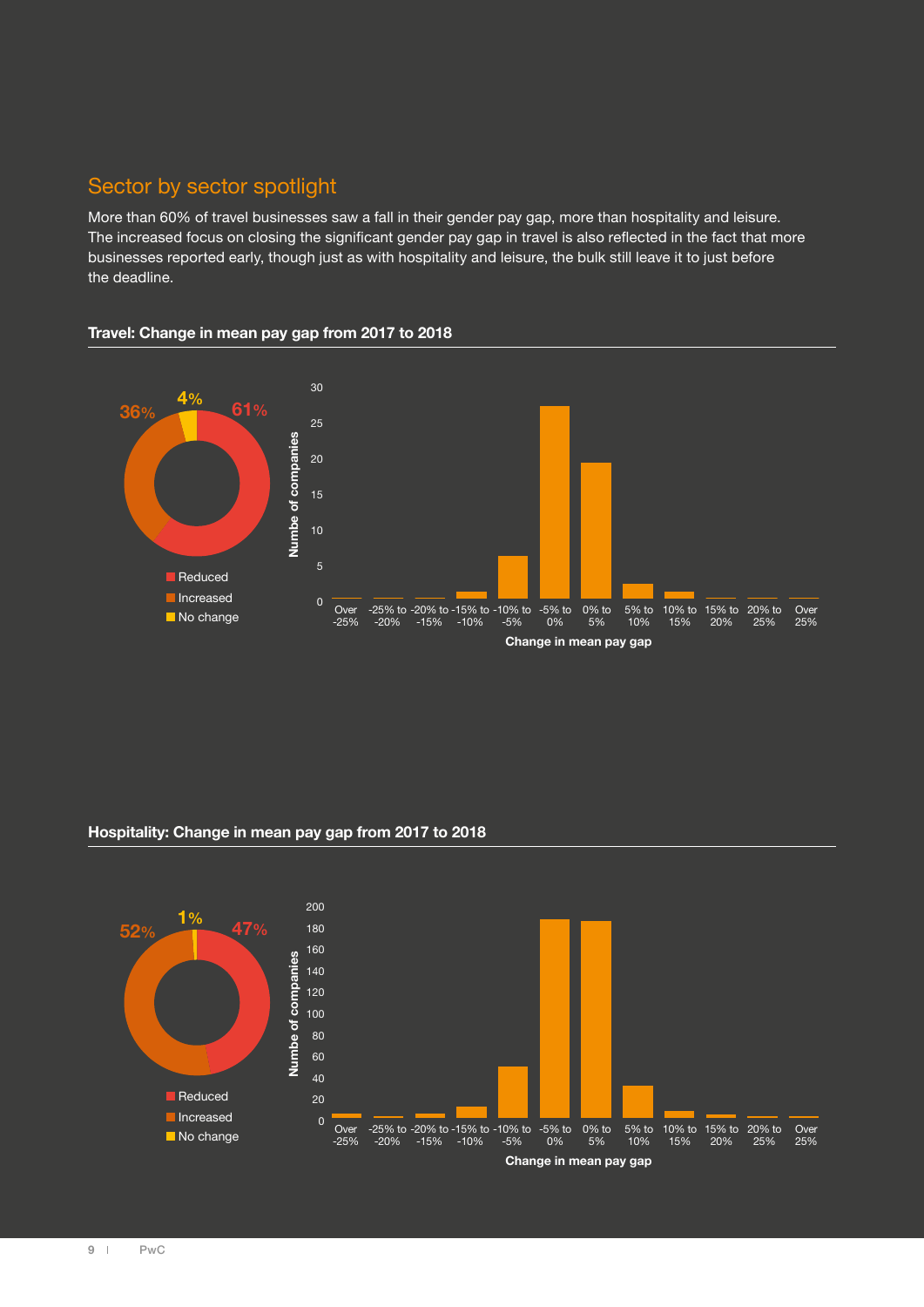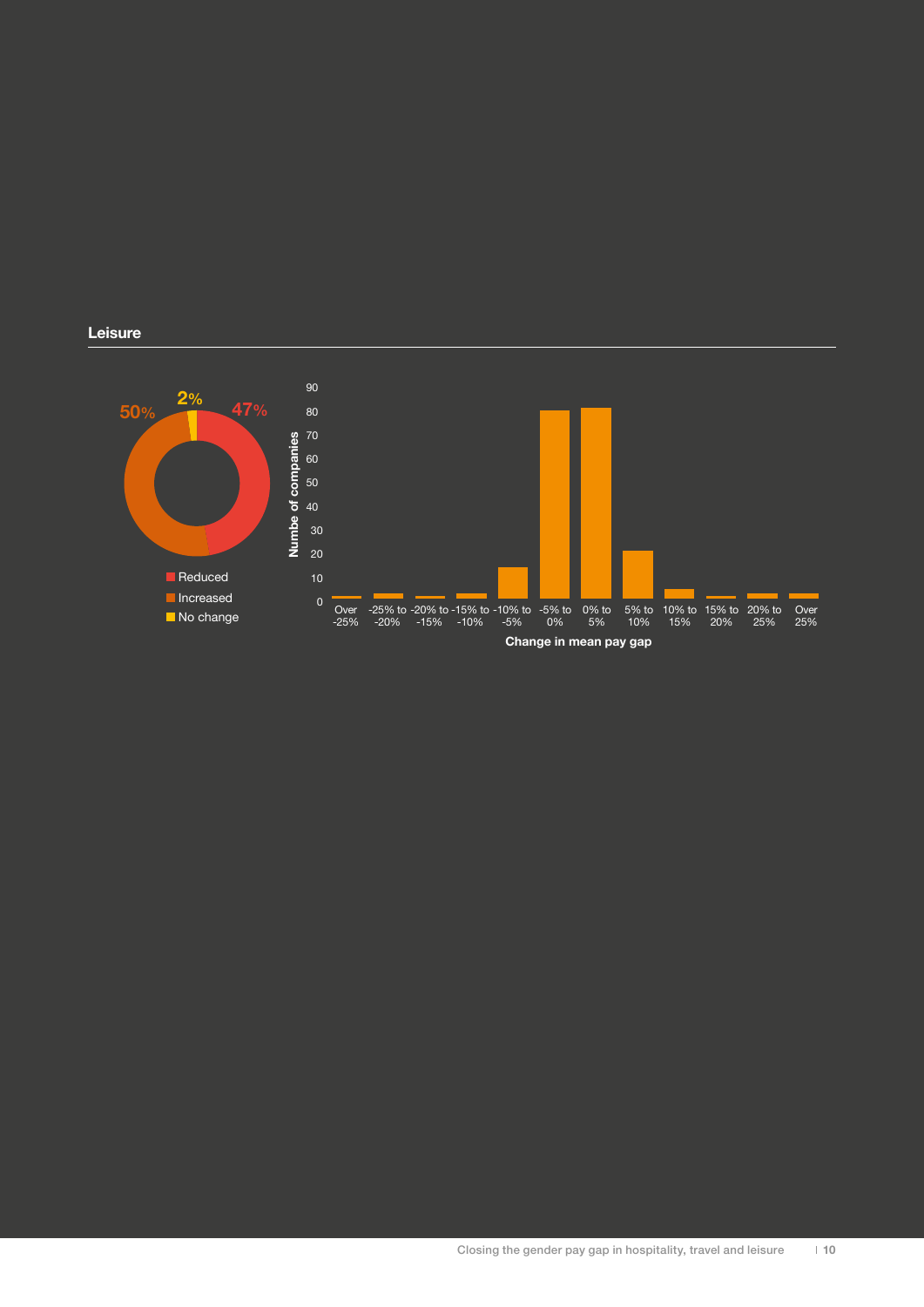## 3. How the HTL industry is responding

## What then are HTL businesses doing to close the gaps? In the WiH2020 survey, companies were asked what actions they had taken over the last 12 months to address last year's findings.

Typical responses include reviewing the gender balance within teams, the introduction of unconscious bias training, setting up gender pay forums and implementing flexible working policies and practices.

Many companies are also stepping up efforts to identity and tackle barriers to equal hiring and progression. For example, a large pub group has set up a women's network to discuss the issues blocking promotion within their organisation. In turn, a leisure company has enlisted a dedicated recruitment team, who support and coach managers.

A spokesperson for the company outlined the practical steps involved: "We are providing more soft skills training to assist with things like presentation skills, coaching and development to help build our employee skills. We have also used assessment days as a recruitment method, enlisting a diverse panel of assessors."

Virgin Atlantic is committed to tackling the demographic imbalance within the aviation industry. Initiatives include Virgin Atlantic Springboard, which is a personal and professional development programme, designed and delivered by women for women. It gives women, who are in the early stage of their career, the skills and confidence to make meaningful changes and improvements in their careers and their personal lives. In 2018, 67 people attended, with exceptional feedback. The 2019 target is for 140 to attend this course.

### **Able to shine**

Many organisations recognise that closing the gap isn't just about promotion and pay, but also creating an environment where women feel able to be themselves, speak out on issues that affect them and access the support they need to fulfil their potential. A spokesperson for a restaurant company shared

examples of how they are looking to develop an inclusive culture: "Our global CEO has set our ambition to achieve greater gender balance across the organisation, activated through a Global Women's Leadership advisory board to act as an internal strategic partner and advisor for benefits, talent and development of women." Another company reported that they have set up a Gender Pay Forum focused on building tangible and relevant action plans and answering any questions employees may have on the subject.

## $\mathbf{C}$

The gender pay gap for hospitality is significantly smaller than the economy as a whole and it continues to shrink. This is very positive news and a vindication of every time we say what an inclusive and progressive place the hospitality sector is to work. There is, of course, even more that we can do to close the gender pay gap and reach parity as well as promoting equality and inclusivity in the sector. There is certainly more work to be done to ensure that more women have access to the top jobs. That is why UKHospitality has this year established a Diversity Forum and promotion of our Plan B mentoring programme. That way, we can ensure our members, and the whole sector, can provide opportunities irrespective of gender and background, and continue to promote equality.

**Kate Nicholls** CEO UKHospitality.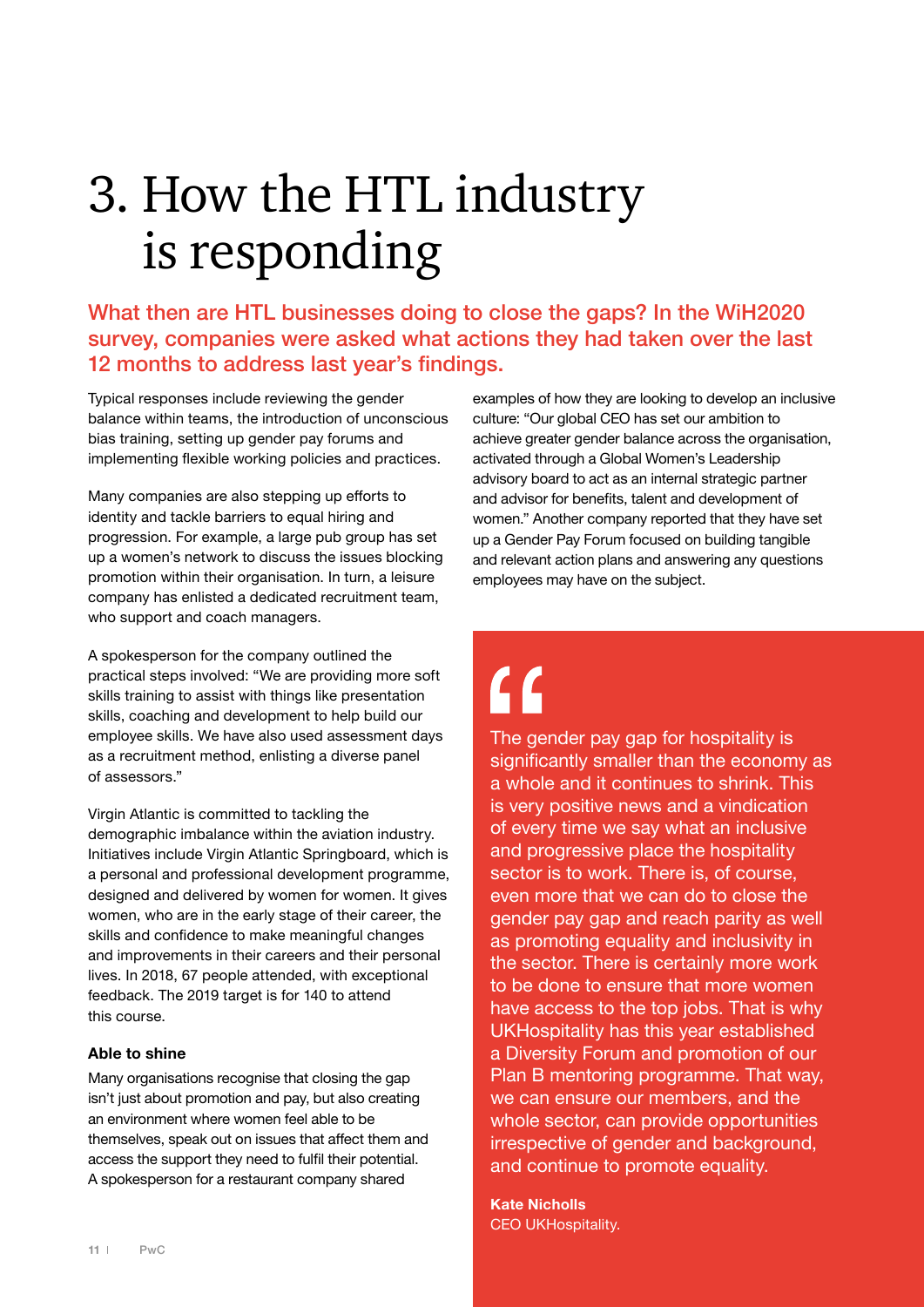### **Making flexibility a real choice**

A number of companies now also offer increased support for flexible working requests, which has had a positive effect on the numbers. An executive from a restaurant group reported: "We launched a series of 'Let's Talk About Flex' events in our restaurants to provide free help and advice on flexible working for all, such as how to start a conversation on working flexibly. We are committed to offering all our restaurant staff the choice of flexible or fixed contracts with minimum guaranteed hours – and in head office we provide the widest range of working patterns possible."

### **Brand repositioning**

Audley Travel has identified specific measures to help promote gender balance at all levels of the organisation. Jemimah Parnell, Group HR Director, confirmed: "We will raise awareness of the Audley brand to potentially bring more men in at lower levels and women in at the high levels. We will also offer and encourage the take up of a wider range of alternative working arrangement options at all levels."

#### **Taking equality to the next level**

Is it possible to make a real dent on the pay gap in a relatively short space of time? The Eden Project demonstrated the potential, having narrowed its gender pay gap from 18.8% to 4%.

Dawn George, Director of HR and Inclusion said: "We hoped to see movement, but hadn't appreciated that it would be as it was! Our male/female balance was 47/53%, and over the year more women had been promoted to senior level positions, and there had been more senior female recruits into other roles within the organisation above the median point."

How has this been achieved? Over the last 12 months, more women have been appointed to the senior management team together with more recruited into Quartile 4 for management positions and technical roles.

Dawn George explained: "Eden International roles are a good example together with London based communities roles, where proportionately more females have been reported onto higher salaries because of the location of the roles".

The Eden Project illustrates just how effectively individual employers can act to eliminate any male to female ratio differentials and how this can underpin their business success. A balance of succession and talent planning, role reviews and support for flexible working requests have been instrumental to the multi-pronged approach they have undertaken in closing the company's pay gap.

Underpinning this is the strategic impetus behind equality. Dawn George said: "Our aim is to keep a close eye on employee development and the recruitment agenda in a sustained approach to maintaining the gender balance, and where we can, encourage more female employees into 'traditional' male-dominated roles through appropriate training and support. We feel our approach is robust and we now need to sustain this."

## $\mathcal{L}$

The majority of pilots and engineers, usually high salaried roles, are male, while many of the women in our organisation are cabin crew or in retail and customer service, positions tending to have lower salaries," said Nikki Humphrey Senior Vice President People, Virgin Atlantic. "To really move the needle on this, we need both immediate action and long-term plans to help address the demographics of our sector. We are doing this by identifying innovative ways to recruit talent and by developing an inclusive hiring toolkit.

## **Nikki Humphrey**

Senior Vice President People, Virgin Atlantic.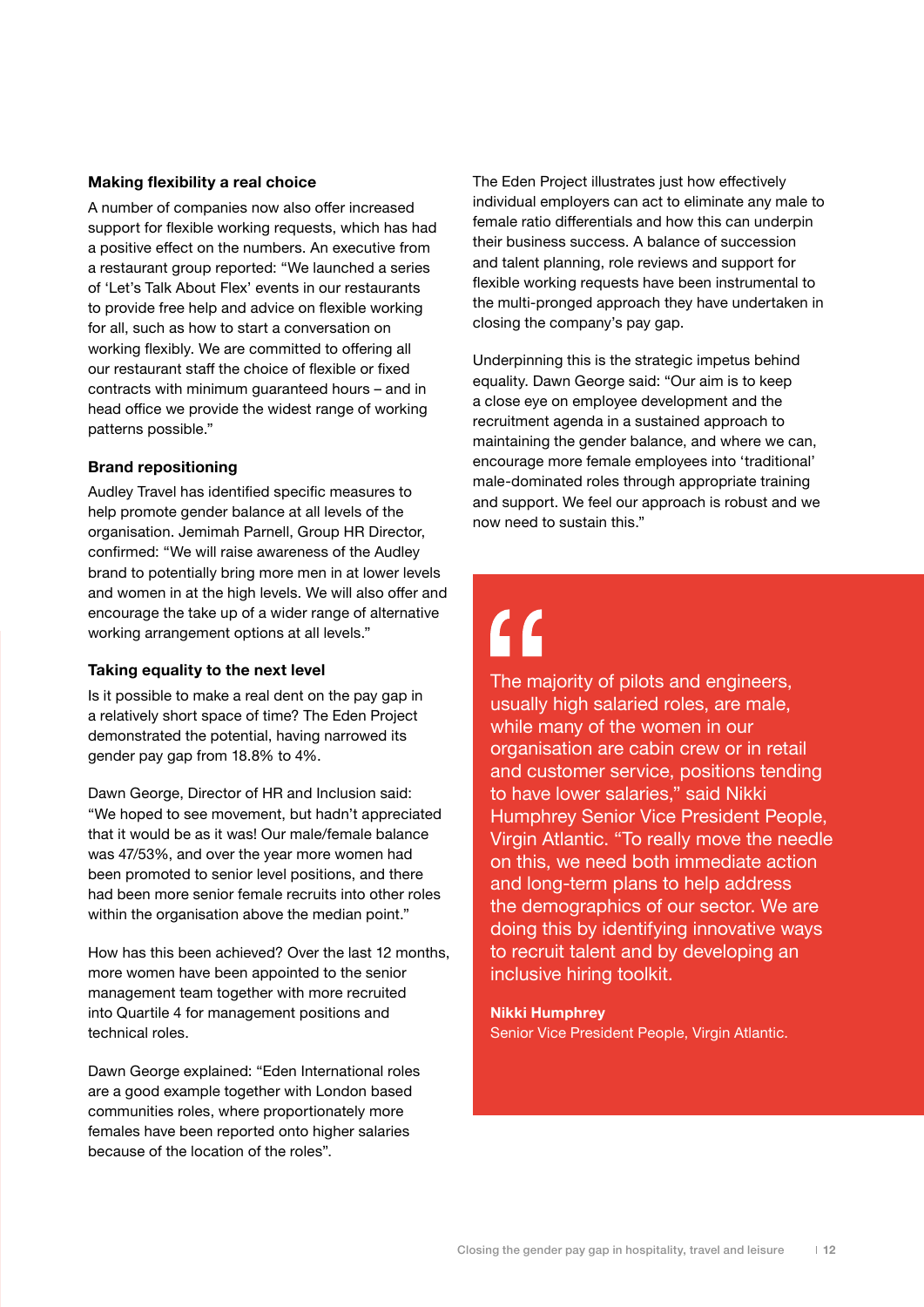## 4. Accelerating progress

If pay equality is a business imperative with significant bottom line implications, it should be treated like one. As our survey highlights, HTL businesses are making efforts across a number of fronts to close the gender pay gap.

As the WiH2020 survey highlights, HTL businesses are making efforts across a number of fronts to close the gender pay gap. But to really move the dial, experience in both HTL and other sectors underlines the need to embed the drive for pay parity and underlying equality of opportunity into the strategic fundamentals of the business. In practice, this comes down to five key pillars for accelerating progress:



**Align diversity with your business strategy** Help build business buy-in by articulating how gender pay parity and equality of opportunity can support business priorities. Having made a strong business case,

organisations can begin to align gender balance with strategic planning, not just in relation to recruitment and progression, but also marketing, brand management and flexible working practices.



### **Drive accountability from the top**

Senior leadership and board members should take the lead. This requires more than just statements of intent. It's important to ensure that someone within the leadership team is given the job of closing the gap, and held to account. This can be supported by building gender pay and other diversity and inclusion metrics into individual performance objectives and incentives as part of an organisation-wide accountability framework.



#### **Set realistic objectives and a plan to achieve them**

Once pay parity and underlying diversity and inclusion objectives are clearly identified, build an action plan based on them, and include consideration of how key HR processes (such as performance management) will support these, focusing on how they will be achieved and measured.



### **Be honest: Tell it as it is**

Clear and honest communication of plans to close the gap and progress against them can help demonstrate an organisation's commitment to gender pay parity and equality of opportunity to staff and external stakeholders. It's also important to look at how to make the numbers more reflective of the realities within the business.



#### **Use data: What gets measured gets done**

Use data and analytics tools to measure progress and the return on investment, target problem areas for intervention and drive accountability. An increase in the use of data analytics can help to develop a better understanding of patterns and risk areas, and engage the business in the process. Examples include the proportion of women moving from lower to higher pay bands. If most of the promotions are still going to men, why is this and what can be done to promote balance?

This includes explaining where the gaps exist and the reasons for them. Organisations can also look at how to make the numbers more relevant. Examples include adopting new job levelling approaches to ensure that jobs are valued correctly. Additionally, market testing pay ranges and potentially shifting to narrower ranges can help reduce gaps.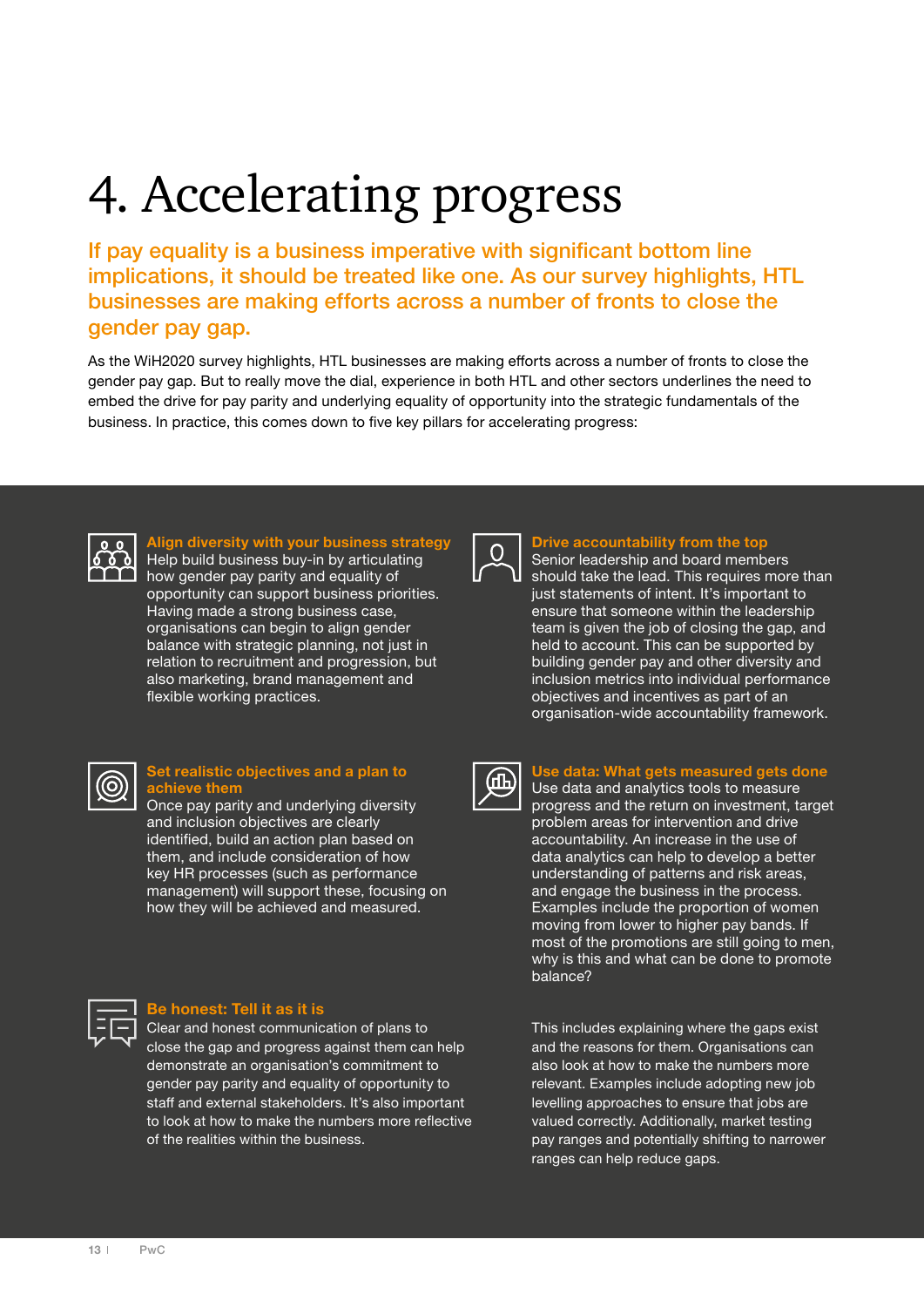In collaboration with



## About WiH2020

WiH2020 is the most influential collaboration platform of leaders across the hospitality, travel and leisure sector and is devoted to increasing women's representation and diversity as a whole in leadership positions across the HTL sector. We believe that through collaboration we can amplify the impact of individual diversity initiatives, together we can have a bigger, louder voice for the good of the industry.

For more information, please visit **https://www.wih2020.com**



## About PwC

At PwC, we recognise that promoting diversity and inclusion is the right thing to do. From a business perspective, we also recognise that a diverse workforce drives innovation, improved working environments and enhanced customer service. Our own diversity journey illustrates that organisations need a diverse workforce to have impact and serve our communities, stakeholders and clients. Through our global diversity and inclusion framework, we bring together an unmatched combination of industry, business, strategy, talent, HR, analytics and technology expertise and work with our clients to develop and execute their own strategies.



## About UKHospitality

UKHospitality is the powerful voice representing the broad hospitality sector – covering everything from bars, coffee shops, contract catering, hotels, nightclubs, visitor attractions and other leisure venues. Representing more than 700 companies in a sector that employs 2.9 million people, UKHospitality speaks for a sector that represents 10% of UK employment, 6% of businesses and 5% of GDP.

## Get in touch

To discuss gender pay gap reporting, or related diversity and inclusion issues, please get in touch.

### **Jon Terry**

UK Diversity and Inclusion Consulting Leader, PwC jon.p.terry@pwc.com

#### **Holly Fraser**

Diversity and Inclusion Consulting Manager, PwC holly.fraser@pwc.com

**WiH2020** info@wih2020.com

**Kate Nicholls** UKHospitality Chief Executive Officer knicholls@ukhospitality.org.uk